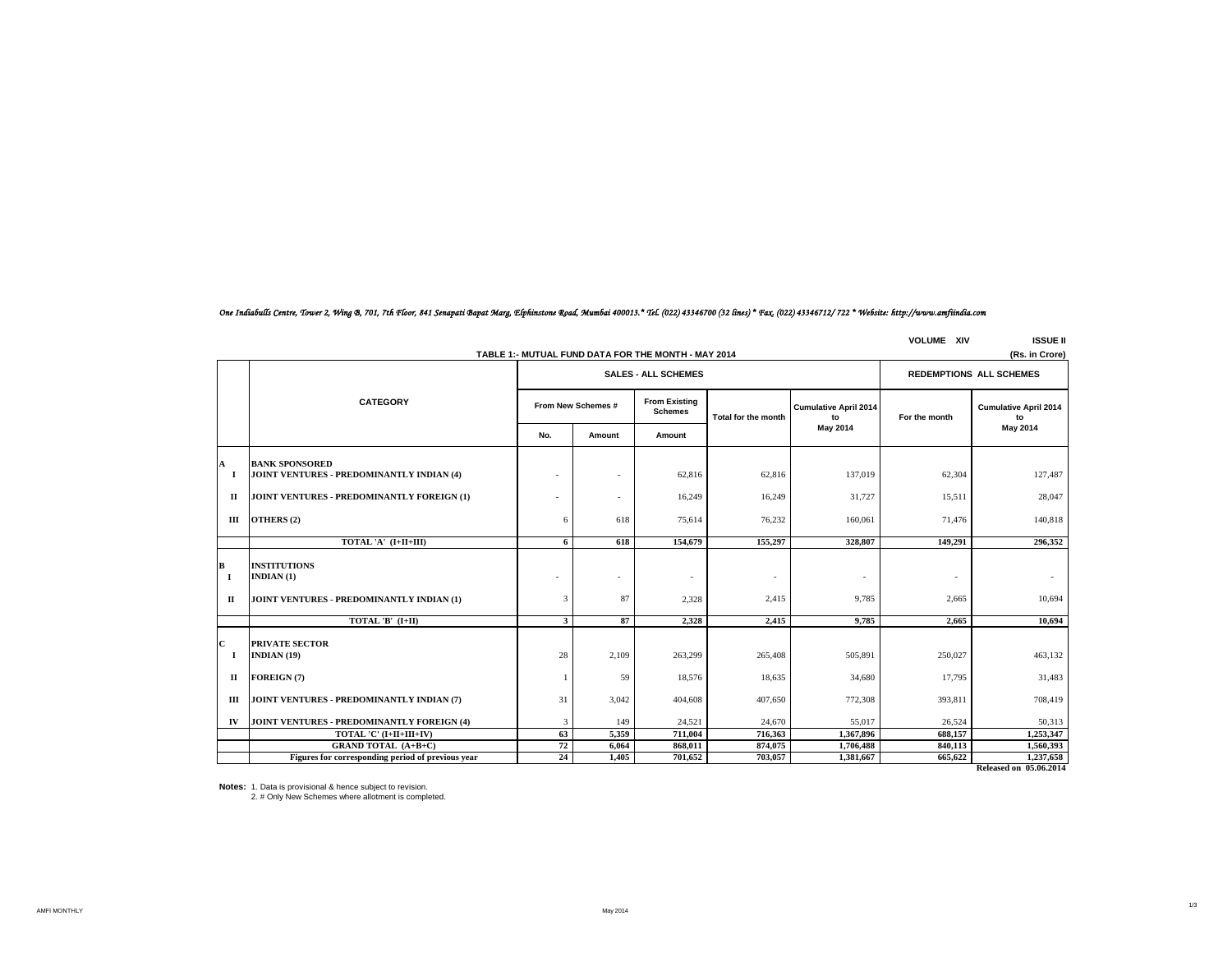## (Rs. in Crore)

#### **TABLE 2:- SALES DURING THE MONTH OF MAY 2014 - TYPE AND CATEGORY WISE 2.1 \*NEW SCHEMES LAUNCHED (ALLOTMENT COMPLETED)**

|                                  | Open End             |        |                      | <b>Close End</b> |                      | <b>Interval Fund</b> | <b>TOTAL</b>         |        |
|----------------------------------|----------------------|--------|----------------------|------------------|----------------------|----------------------|----------------------|--------|
|                                  | <b>No.of Schemes</b> | Amount | <b>No.of Schemes</b> | Amount           | <b>No.of Schemes</b> | Amount               | <b>No.of Schemes</b> | Amount |
| <b>INCOME</b>                    |                      |        | 64                   | 5,015            |                      |                      | 64                   | 5,015  |
| <b>IINFRASTRUCTURE DEBT FUND</b> |                      |        |                      |                  |                      |                      |                      |        |
| <b>IEQUITY</b>                   |                      | 289    |                      | 681              |                      |                      |                      | 970    |
| <b>BALANCED</b>                  |                      |        |                      |                  |                      |                      |                      |        |
| <b>LIQUID/MONEY MARKET</b>       |                      |        |                      |                  |                      |                      |                      |        |
| <b>IGILT</b>                     |                      |        |                      |                  |                      |                      |                      |        |
| <b>IELSS - EQUITY</b>            |                      |        |                      |                  |                      |                      |                      |        |
| <b>GOLD ETF</b>                  |                      |        |                      |                  |                      |                      |                      |        |
| <b>OTHER ETFS</b>                |                      |        |                      |                  |                      |                      |                      |        |
| <b>FUND OF FUNDS INVESTING</b>   |                      | 79     |                      |                  |                      |                      |                      | 79     |
| <b>OVERSEAS</b>                  |                      |        |                      |                  |                      |                      |                      |        |
| <b>TOTAL</b>                     |                      | 368    | 68                   | 5,696            |                      | -                    | 72                   | 6,064  |

#### **\*NEW SCHEMES LAUNCHED :**

| <b>OPEN END EQUITY:</b>       | <b>ICICI Prudential Dividend Yield Equity Fund and Principal Index Fund - Midcap</b>                                                                                                                                                                                                                                                                                                                                                                                                                                                                                                                                                                                                                                                                                                                                                                                                                                                                                                                                                                                                                                                                                                                                                                                                                                                                                                                                                                                                                                                                                                                                                                                      |
|-------------------------------|---------------------------------------------------------------------------------------------------------------------------------------------------------------------------------------------------------------------------------------------------------------------------------------------------------------------------------------------------------------------------------------------------------------------------------------------------------------------------------------------------------------------------------------------------------------------------------------------------------------------------------------------------------------------------------------------------------------------------------------------------------------------------------------------------------------------------------------------------------------------------------------------------------------------------------------------------------------------------------------------------------------------------------------------------------------------------------------------------------------------------------------------------------------------------------------------------------------------------------------------------------------------------------------------------------------------------------------------------------------------------------------------------------------------------------------------------------------------------------------------------------------------------------------------------------------------------------------------------------------------------------------------------------------------------|
| <b>OPEN END FOF OVERSEAS:</b> | Franklin India Feeder - Franklin European Growth Fund and Religare Invesco Global Equity Income Fund                                                                                                                                                                                                                                                                                                                                                                                                                                                                                                                                                                                                                                                                                                                                                                                                                                                                                                                                                                                                                                                                                                                                                                                                                                                                                                                                                                                                                                                                                                                                                                      |
| <b>ICLOSE END INCOME:</b>     | Axis Hybrid Fund - Series 11 (42 months) and Series 12 (1282 days), Birla Sun Life Fixed Term Plan - Series LI (366 days), Series LJ (366 days), Series LK (369 days) and<br>Series LL (733 days), DSP BlackRock FMP - Series 164 - 12M, DWS Fixed Maturity Plan Series - 64, Series-68 and Series-69, DWS Hybrid FTF Series - 21, HDFC FMP<br>Series 31 - 366D May 2014 (1), 367D May 2014 (2), 367D May 2014(1), 370D May 2014 (1), 370D May 2014 (2), 371D May 2014 (1) and 730D April 2014 (1), HSBC Fixed<br>Term Series 102, ICICI Prudential Capital Protection Oriented Fund V - Plan E - 1100 Davs, ICICI Prudential Fixed Maturity Plan - Series 74-1092 Davs Plan P, 367 Davs<br>Plan N, 368 Days Plan H, 368 Days Plan J, 369 Days Plan I, 369 Days Plan K, 369 Days Plan L, 780 Days Plan E, ICICI Prudential Multiple Yield Fund - Series 6 - 1100<br>Days Plan F and 1825 Days Plan D, IDFC FTP 92 and 93, Kotak FMP Series 160 Direct Plan and Non Direct Plan, Series 161 Direct Plan and Non Direct Plan, Series 162<br>Direct Plan and Non Direct Plan, L&T FMP - Sereis XI - Plan B (90 days), LIC Nomura MF CPOF 3, LIC Nomura MF FMP 82 and 83, Principal Pnb Fixed Maturity Plan -<br>Series B17 - 371 days, Reliance Fixed Horizon Fund - XXVI - Series 14, Series 17, Series 18, Series 19, Series 20, Series 21, Series 22, Series 23, Series 24, Series 25<br>land Series 26, Sundaram Fixed Term Plan GE, Sundaram Hybrid Fund Series H. Tata Fixed Maturity Plan Series 47 Scheme I and Scheme M. UTI Fixed Term Income<br>Fund series XVIII-IX (733 days), X (366 days), XI (1095 days), XII (366 days), XIII (366 days) and XIV (368 days) |
| <b>ICLOSE END EQUITY :</b>    | Birla Sun Life Emerging Leaders Fund - Series 1, ICICI Prudential Value Fund - Series 4, L&T Emerging Businesses Fund and Reliance Closed Ended Equity Fund II -<br>Series A                                                                                                                                                                                                                                                                                                                                                                                                                                                                                                                                                                                                                                                                                                                                                                                                                                                                                                                                                                                                                                                                                                                                                                                                                                                                                                                                                                                                                                                                                              |

#### **2.2 EXISTING SCHEMES**

|                                                     | Open End      |         |                      | <b>Close End</b>         |                      | <b>Interval Fund</b> |                      | <b>TOTAL</b> |  |
|-----------------------------------------------------|---------------|---------|----------------------|--------------------------|----------------------|----------------------|----------------------|--------------|--|
|                                                     | No.of Schemes | Amount  | <b>No.of Schemes</b> | Amount                   | <b>No.of Schemes</b> | Amount               | <b>No.of Schemes</b> | Amount       |  |
| <b>INCOME</b>                                       | 269           | 34,046  | 818                  | 957                      | 80                   | 102                  | 1167                 | 35,105       |  |
| <b>IINFRASTRUCTURE DEBT FUND</b>                    |               |         |                      |                          |                      |                      |                      |              |  |
| <b>IEQUITY</b>                                      | 289           | 9,029   | 24                   |                          |                      |                      | 313                  | 9,029        |  |
| <b>BALANCED</b>                                     | 26            | 430     |                      |                          |                      |                      | 26                   | 430          |  |
| <b>LIQUID/MONEY MARKET</b>                          | 54            | 821,716 |                      |                          |                      |                      | 55                   | 821,716      |  |
| <b>IGILT</b>                                        | 48            | 306     |                      |                          |                      | ۰                    | 48                   | 306          |  |
| <b>IELSS - EQUITY</b>                               | 38            | 225     | 14                   |                          |                      |                      | 52                   | 225          |  |
| <b>IGOLD ETF</b>                                    | 14            |         |                      |                          |                      |                      | 14                   |              |  |
| <b>IOTHER ETFS</b>                                  | 28            | 1,104   |                      |                          |                      |                      | <b>28</b>            | 1,104        |  |
| <b>IFUND OF FUNDS INVESTING</b><br><b>IOVERSEAS</b> | 27            | 89      | ۰                    | $\overline{\phantom{a}}$ | ۰                    | $\blacksquare$       | 27 <sub>1</sub>      | 89           |  |
| <b>TOTAL</b>                                        | 793           | 866,952 | 861                  | 957                      | 80                   | 102                  | 1734                 | 868,011      |  |

Notes:The change in number of existing schemes is because of the maturity and reclassification of some of the existing schemes.

^ Amount mobilised by new plans launched under existing scheme.

## **2.3 TOTAL OF ALL SCHEMES**

|                                  |                          | Open End | <b>Close End</b>         |                          | <b>Interval Fund</b> |        | <b>TOTAL</b>         |         |
|----------------------------------|--------------------------|----------|--------------------------|--------------------------|----------------------|--------|----------------------|---------|
|                                  | <b>No.of Schemes</b>     | Amount   | No.of Schemes            | Amount                   | <b>No.of Schemes</b> | Amount | <b>No.of Schemes</b> | Amount  |
| <b>INCOME</b>                    | 269                      | 34,046   | 882                      | 5,972                    | 80                   | 102    | 1,231                | 40,120  |
| <b>IINFRASTRUCTURE DEBT FUND</b> | $\overline{\phantom{a}}$ |          |                          |                          |                      | $\sim$ |                      |         |
| <b>IEQUITY</b>                   | 291                      | 9,318    | 28                       | 681                      |                      |        | 319                  | 9,999   |
| <b>BALANCED</b>                  | 26                       | 430      | -                        |                          |                      |        | 26                   | 430     |
| <b>LIQUID/MONEY MARKET</b>       | 54                       | 821,716  |                          |                          |                      |        | 55                   | 821,716 |
| <b>IGILT</b>                     | 48                       | 306      |                          |                          |                      |        | 48                   | 306     |
| <b>IELSS - EQUITY</b>            | 38                       | 225      | 14                       | $\overline{\phantom{a}}$ |                      | $\sim$ | 52                   | 225     |
| <b>GOLD ETF</b>                  | 14                       |          | -                        |                          |                      |        | 14                   |         |
| <b>OTHER ETFS</b>                | 28                       | 1,104    |                          |                          |                      |        | 28                   | 1,104   |
| <b>FUND OF FUNDS INVESTING</b>   | 29                       | 168      |                          |                          |                      |        | 29                   | 168     |
| <b>OVERSEAS</b>                  |                          |          | $\overline{\phantom{a}}$ |                          |                      |        |                      |         |
| <b>TOTAL</b>                     | 797                      | 867,320  | 929                      | 6,653                    | 80                   | 102    | 1806                 | 874,075 |